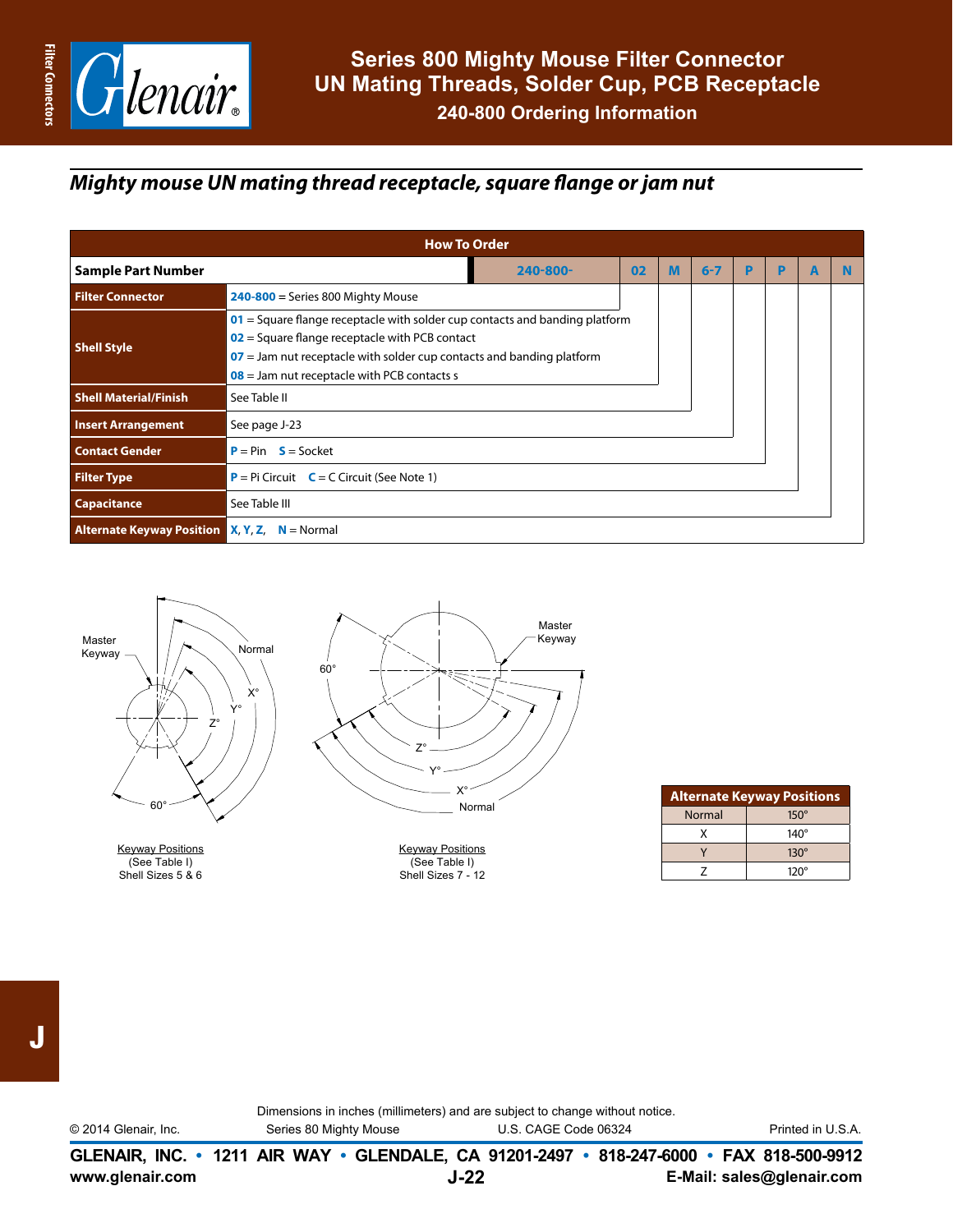## **Series 800 Mighty Mouse Filter Connector UN Mating Threads, Solder Cup, PCB Receptacle**

**240-800 Dimensions**

| eritti<br>® |
|-------------|
|-------------|

**Filter Connectors**

**Filter Connectors** 

| <b>Contact Arrangements</b> |                         |                 |       |                |                |  |  |
|-----------------------------|-------------------------|-----------------|-------|----------------|----------------|--|--|
| Contact                     |                         | No. of Contacts |       |                |                |  |  |
| Arr.                        | #23                     | #20             | #20HD | #16            | #12            |  |  |
| $5-3$                       | $\mathsf 3$             |                 |       |                |                |  |  |
| $6-1$                       |                         |                 |       | 1              |                |  |  |
| $6 - 23$                    |                         |                 | 3     |                |                |  |  |
| $6 - 4$                     | $\overline{4}$          |                 |       |                |                |  |  |
| $6-6$                       | 6                       |                 |       |                |                |  |  |
| $6 - 7$                     | 7                       |                 |       |                |                |  |  |
| $7-1$                       |                         |                 |       |                | $\mathbf{1}$   |  |  |
| $7 - 25$                    |                         |                 | 5     |                |                |  |  |
| $7-10$                      | 10                      |                 |       |                |                |  |  |
| $8 - 2$                     |                         |                 |       | $\overline{2}$ |                |  |  |
| $8 - 28$                    |                         |                 | 8     |                |                |  |  |
| $8-13$                      | 13                      |                 |       |                |                |  |  |
| 8-200                       | $\overline{\mathbf{4}}$ | $\overline{2}$  |       |                |                |  |  |
| $9 - 4$                     |                         |                 |       | 4              |                |  |  |
| $9 - 210$                   |                         |                 | 10    |                |                |  |  |
| $9-19$                      | 19                      |                 |       |                |                |  |  |
| $9 - 200$                   | $\overline{4}$          |                 |       | $\overline{2}$ |                |  |  |
| 9-201                       | 8                       | $\overline{2}$  |       |                |                |  |  |
| $10-2$                      |                         |                 |       |                | $\overline{2}$ |  |  |
| $10-5$                      |                         |                 |       | 5              |                |  |  |
| $10 - 26$                   | 26                      |                 |       |                |                |  |  |
| 10-200                      | 12                      |                 |       |                | 1              |  |  |
| $10 - 201$                  | $\overline{\mathbf{4}}$ |                 |       |                | $\overline{2}$ |  |  |
| 10-202                      | 8                       |                 |       | $\overline{2}$ |                |  |  |
| $12 - 2$                    |                         |                 |       |                | $\overline{2}$ |  |  |
| $12 - 3$                    |                         |                 |       |                | 3              |  |  |
| $12 - 7$                    |                         |                 |       | $\overline{7}$ |                |  |  |
| 12-220                      |                         |                 | 20    |                |                |  |  |
| $12 - 37$                   | 37                      |                 |       |                |                |  |  |
| 12-200                      | 6                       |                 |       |                | $\overline{2}$ |  |  |
| $12 - 201$                  | 10                      |                 |       |                | $\overline{2}$ |  |  |

| <b>Material and Finish</b> |                        |                                                        |  |  |  |  |  |
|----------------------------|------------------------|--------------------------------------------------------|--|--|--|--|--|
| Sym                        | Material               | <b>Finish Description</b>                              |  |  |  |  |  |
| M                          |                        | Electroless Nickel                                     |  |  |  |  |  |
| MT                         |                        | Ni-PTFE 1000 Hour Grey™ Nickel Fluorocarbon<br>Polymer |  |  |  |  |  |
| <b>NF</b>                  | Aluminum               | Cadmium, Olive Drab over Electroless Nickel            |  |  |  |  |  |
| ZN                         |                        | Zinc-Nickel, Olive Drab                                |  |  |  |  |  |
| <b>ZR</b>                  |                        | Zinc-Nickel, Black - RoHS                              |  |  |  |  |  |
| <b>71</b>                  | <b>Stainless Steel</b> | <b>Electro-Deposited Nickel</b>                        |  |  |  |  |  |

| <b>Capacitor Array Code Capacitance Range</b> |                   |                  |  |  |  |  |  |  |
|-----------------------------------------------|-------------------|------------------|--|--|--|--|--|--|
| Class                                         | Pi - Circuit (pF) | C - Circuit (pF) |  |  |  |  |  |  |
| $\mathsf{A}$                                  | 38,000 - 56,000   | 19,000 - 28,000  |  |  |  |  |  |  |
| B                                             | 32,000 - 45,000   | 16,000 - 22,500  |  |  |  |  |  |  |
| $\mathcal{C}$                                 | 18,000 - 33,000   | $9,000 - 16,500$ |  |  |  |  |  |  |
| D                                             | $8,000 - 12,000$  | $4,000 - 6,000$  |  |  |  |  |  |  |
| E                                             | $3,300 - 5,000$   | $1,650 - 2,500$  |  |  |  |  |  |  |
| F                                             | $800 - 1,300$     | $400 - 650$      |  |  |  |  |  |  |
| G                                             | $400 - 600$       | $200 - 300$      |  |  |  |  |  |  |
|                                               | $70 - 120$        | $35 - 60$        |  |  |  |  |  |  |

| <b>PC Tail Dia</b>  |                          |                              |  |  |  |  |  |  |  |
|---------------------|--------------------------|------------------------------|--|--|--|--|--|--|--|
| <b>Contact Size</b> | ØU                       | ØΙ                           |  |  |  |  |  |  |  |
| 23                  | .022(0.56)<br>.018(0.46) |                              |  |  |  |  |  |  |  |
| 20                  | .028(0.71)<br>.024(0.61) | М<br>Flat                    |  |  |  |  |  |  |  |
| 16                  | .042(1.07)<br>.038(0.97) |                              |  |  |  |  |  |  |  |
| 12                  | .096(2.44)<br>.092(2.34) | Recommended<br>Panel Cut-Out |  |  |  |  |  |  |  |

| <b>Dimensions</b>    |                  |              |             |              |             |             |             |            |                          |                             |
|----------------------|------------------|--------------|-------------|--------------|-------------|-------------|-------------|------------|--------------------------|-----------------------------|
| Shell<br><b>Size</b> | A Thread         | B Sq.        | C Bsc       | ØD           | ØE          | ØG          | H Flat      | J Flat     | Ø L $\pm$ .003<br>(0.05) | M Flat $\pm$ .005<br>(0.13) |
| 5                    | .3125-28 UN-2A   | .527 (13.4)  | .363(9.2)   | .680(17.3)   | .365(9.3)   | .541(13.7)  | .500(12.7)  | .285(7.2)  | .297(7.54)               | .322(8.18)                  |
| 6                    | .3750-28 UN-2A   | .588(14.9)   | .423(10.7)  | .750(19.1)   | .409(10.4)  | .610(15.5)  | .562(14.3)  | .352(8.9)  | .360(9.14)               | .385(9.78)                  |
|                      | .4375-28 UNEF-2A | .650(16.5)   | .483 (12.3) | .830(21.1)   | .500(12.7)  | .670 (17.0) | .635(16.1)  | .411(10.4) | .426 (10.82)             | .447 (11.35)                |
| 8                    | .5000-32 UN-2A   | .710(18.0)   | .542(13.8)  | .938(23.8)   | .522(13.3)  | .775(19.7)  | .735(18.7)  | .473(12.0) | .481(12.22)              | .510(12.95)                 |
| 9                    | .5625-32 UN-2A   | .938 (23.8)  | .719(18.3)  | 1.250(31.8)  | .610(15.5)  | .875(22.2)  | .806(20.5)  | .530(13.5) | .539 (13.69)             | .572 (14.53)                |
| 10 <sup>10</sup>     | .6250-32 UN-2A   | .938(23.8)   | .719(18.3)  | 1.250(31.8)  | .652(16.6)  | .980(24.9)  | .940(23.9)  | .604(15.3) | .612(15.54)              | .635(16.13)                 |
| 12                   | .7500-28 UN-2A   | 1.031 (26.2) | .812(20.6)  | 1.375 (34.9) | .746 (18.9) | 1.062(27.0) | .986 (25.0) | .712(18.1) | .719 (18.26)             | .760 (19.30)                |

| $\mathcal{L}(\mathcal{L})$ |          | $\mathcal{L}(\mathcal{L})$<br>- |
|----------------------------|----------|---------------------------------|
|                            | UM.<br>- |                                 |

**www.glenair.com E-Mail: sales@glenair.com GLENAIR, INC. • 1211 AIR WAY • GLENDALE, CA 91201-2497 • 818-247-6000 • FAX 818-500-9912 J-23**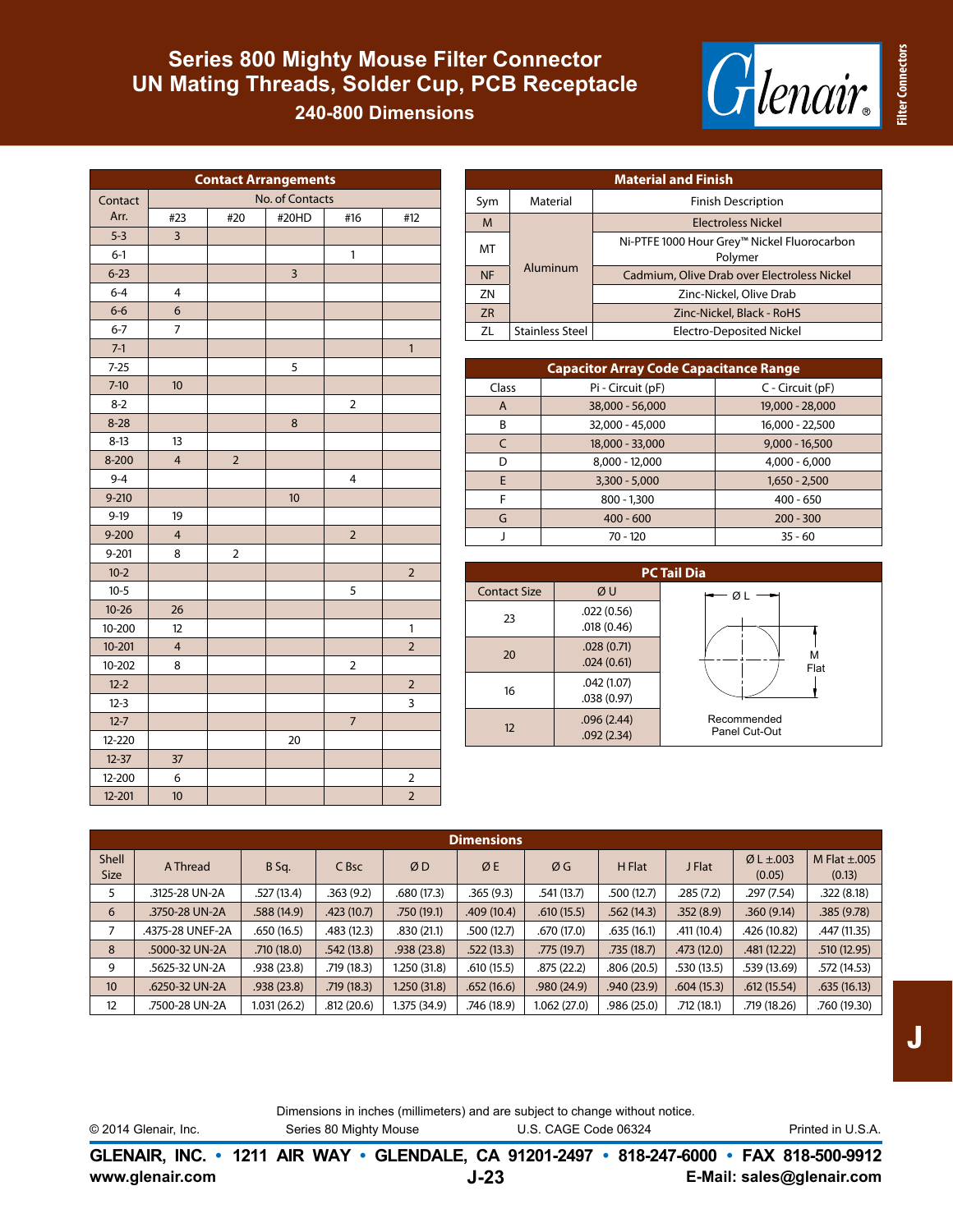

## **Series 800 Mighty Mouse Filter Receptacle Connector UN Mating Threads, Square Flange**

**240-800 Dimensions**



Dimensions in inches (millimeters) and are subject to change without notice. © 2014 Glenair, Inc. Series 80 Mighty Mouse U.S. CAGE Code 06324 Printed in U.S.A.

**www.glenair.com E-Mail: sales@glenair.com GLENAIR, INC. • 1211 AIR WAY • GLENDALE, CA 91201-2497 • 818-247-6000 • FAX 818-500-9912 J-24**